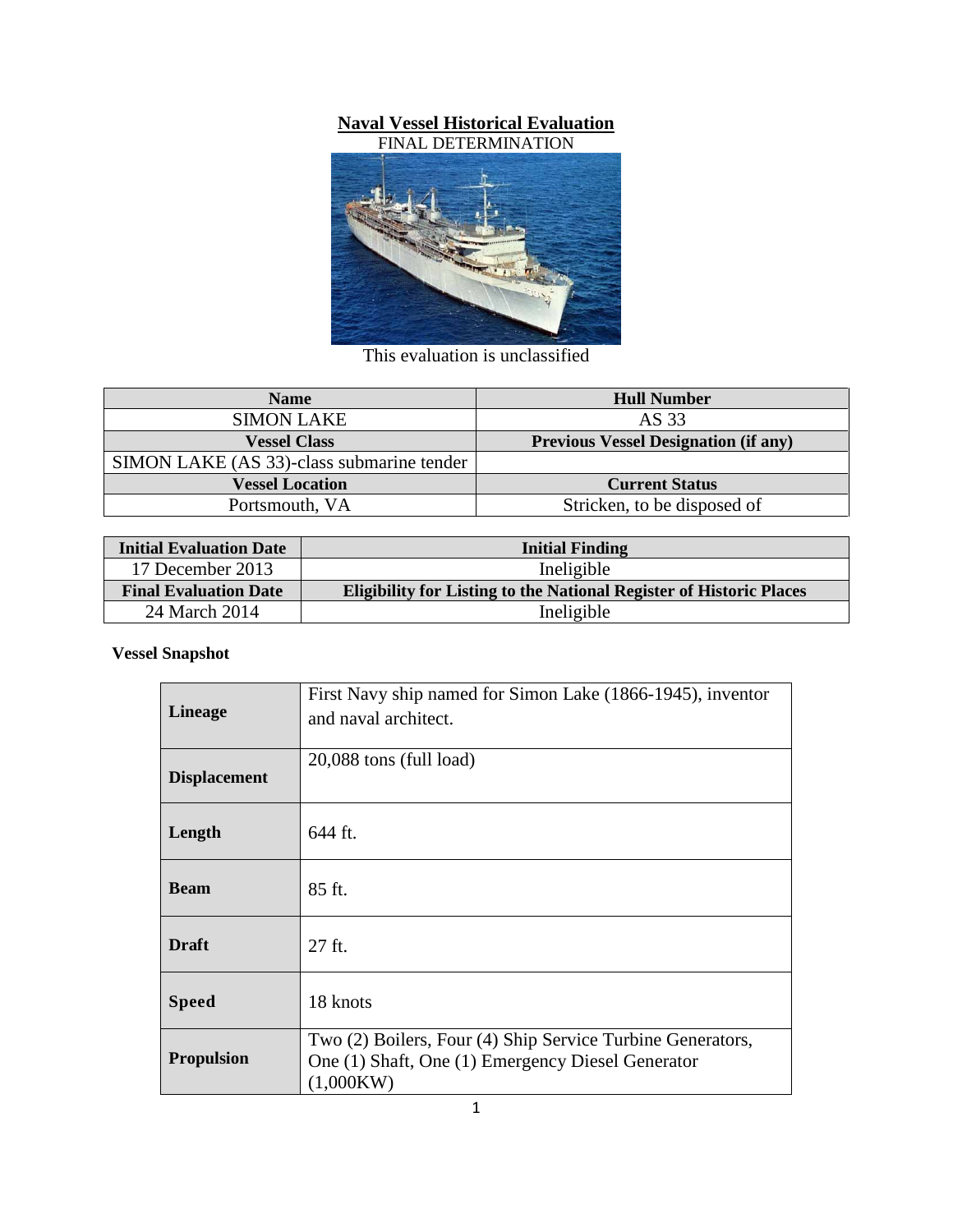| <b>Armament</b>       | $4 \times 25$ mm Mk38 guns, $2 \times 40$ mm grenade launchers, $2 \times .50$<br>caliber machine guns |
|-----------------------|--------------------------------------------------------------------------------------------------------|
| <b>Laid Down</b>      | 7 January 1963                                                                                         |
| <b>Launched</b>       | 8 February 1964                                                                                        |
| <b>Built By</b>       | Puget Sound Naval Shipyard, Bremerton, Washington                                                      |
| <b>Sponsor</b>        | Mrs. Cecil Ford and Mrs. Herbert Diamond, daughters of<br>Simon Lake                                   |
| <b>Delivered</b>      | 15 January 1965                                                                                        |
| <b>Commissioned</b>   | 7 November 1964                                                                                        |
| <b>Inactivated</b>    | 25 June 1999                                                                                           |
| <b>Decommissioned</b> | 31 July 1999                                                                                           |
| <b>Stricken</b>       | 25 April 2006                                                                                          |

## **Vessel History**

| <b>Deployment</b><br><b>Summary</b> | 36 years of service; USEUCOM: 1966-1970 and 1987-1992 (Holy Loch,<br>Scotland); 1972-1977 (Rota, Spain); 1993 and 1998-1999 (La Maddalena,<br>Italy)<br>USCENTCOM: 1998 (Operation SOUTHERN WATCH in Arabian Gulf)                                                                                                                                                                           |
|-------------------------------------|----------------------------------------------------------------------------------------------------------------------------------------------------------------------------------------------------------------------------------------------------------------------------------------------------------------------------------------------------------------------------------------------|
| <b>Awards</b>                       | One Navy Unit Commendation, eight Meritorious Unit Commendations (one<br>for service at Naval Support Activity, Holy Loch, Scotland, one as part of the<br>Sixth Fleet Battle Force, and two as part of Submarine Squadron 14), seven<br>Navy "E" Ribbons, one Armed Forces Expeditionary Medal, one Armed<br>Forces Service Medal, and one Secretary of the Navy Letter of<br>Commendation. |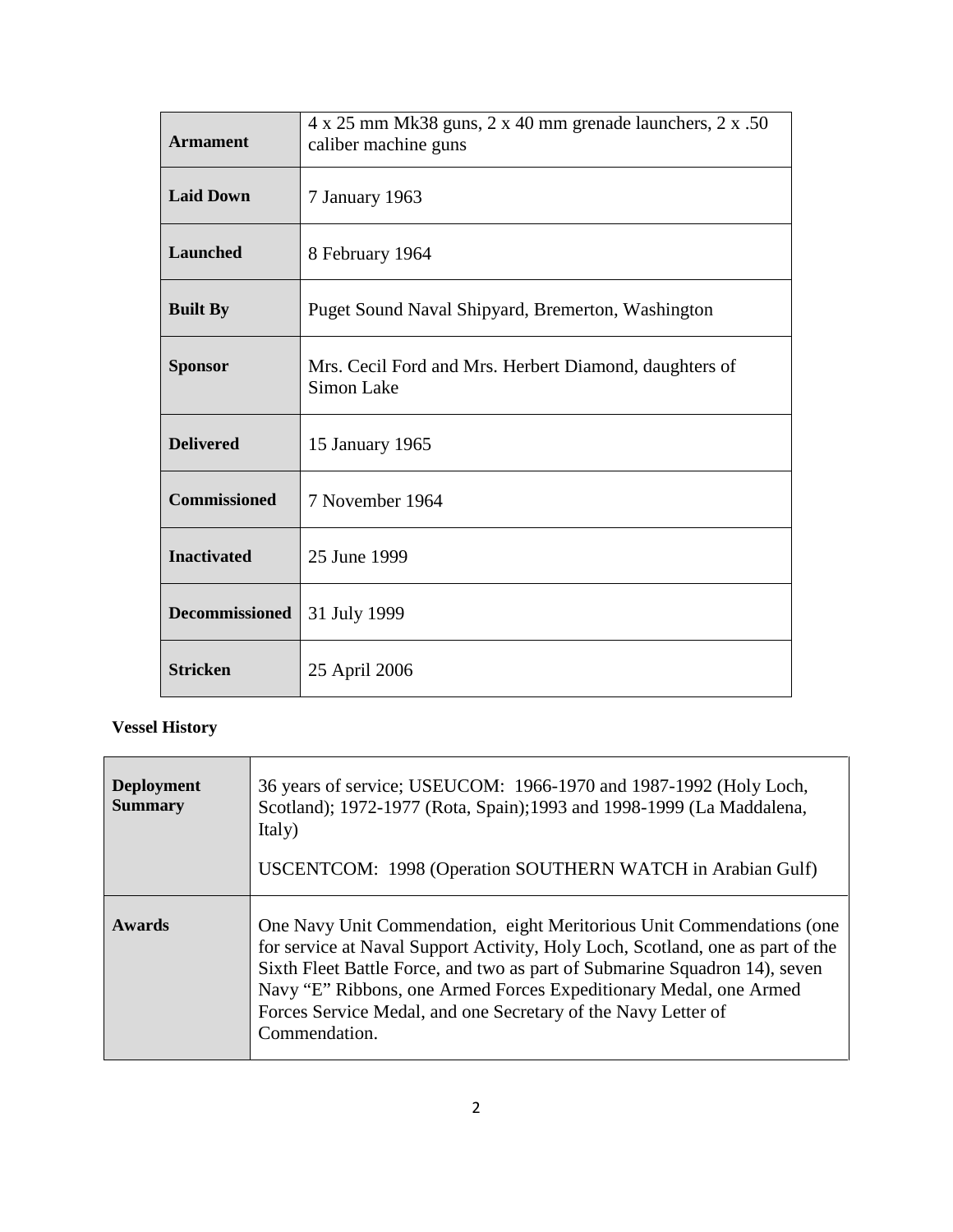| <b>Noteworthy</b><br><b>Events</b> | 1970 - converted to support POSEIDON-armed missile submarines<br>1978-1979 - converted to support TRIDENT-armed submarines<br>1979 - first tender certified to handle the new TRIDENT missile<br>1981 - the first tender certified to off-load a damaged TRIDENT missile<br>from an SSBN launch tube |
|------------------------------------|------------------------------------------------------------------------------------------------------------------------------------------------------------------------------------------------------------------------------------------------------------------------------------------------------|
|                                    | 1986 - rescued 13 Haitians from disabled motor vessel off the coast of Cuba<br>1991 - underwent conversion from an SSBN tender to a SSN tender                                                                                                                                                       |
| DANFS* Entry                       | Placeholder entry December 2013, detailed history to be produced at a future<br>date.                                                                                                                                                                                                                |

\**Dictionary of American Naval Fighting Ships*

#### **Criteria Evaluation[1](#page-2-0)**

| Was the vessel awarded an individual      | N <sub>0</sub> |
|-------------------------------------------|----------------|
| <b>Presidential Unit Citation?</b>        |                |
| ii. Did an individual act of heroism take | N <sub>0</sub> |
| place aboard the vessel such that an      |                |
| individual was subsequently awarded       |                |
| the Medal of Honor or the Navy Cross?     |                |
| iii. Was a President of the United States | N <sub>0</sub> |
| assigned to the vessel during his or her  |                |
| naval service?                            |                |
| iv. Was the vessel was the first to       |                |
| incorporate engineering, weapons          | N <sub>0</sub> |
| systems, or other upgrades that           |                |
| represent a revolutionary change in       |                |
| naval design or warfighting capabilities? |                |
| v. Did some other historic or socially    | N <sub>0</sub> |
| significant event occur on board the      |                |
| vessel?                                   |                |
| <b>Historic Evaluation Conclusion</b>     | Ineligible     |

| <b>Sources</b>         | NHHC Archives, Washington Navy Yard        |  |
|------------------------|--------------------------------------------|--|
|                        | www.nvr.navy.mil/nvrships/details/AS33.htm |  |
| awards.navy.mil/awards |                                            |  |

<span id="page-2-0"></span><sup>1</sup> Evaluation conducted using triggers established for naval vessels in *Program Comment for the Department of Navy for the Disposition of Historic Vessels*, issued by the Advisory Council for Historic Preservation on 15 March 2010.